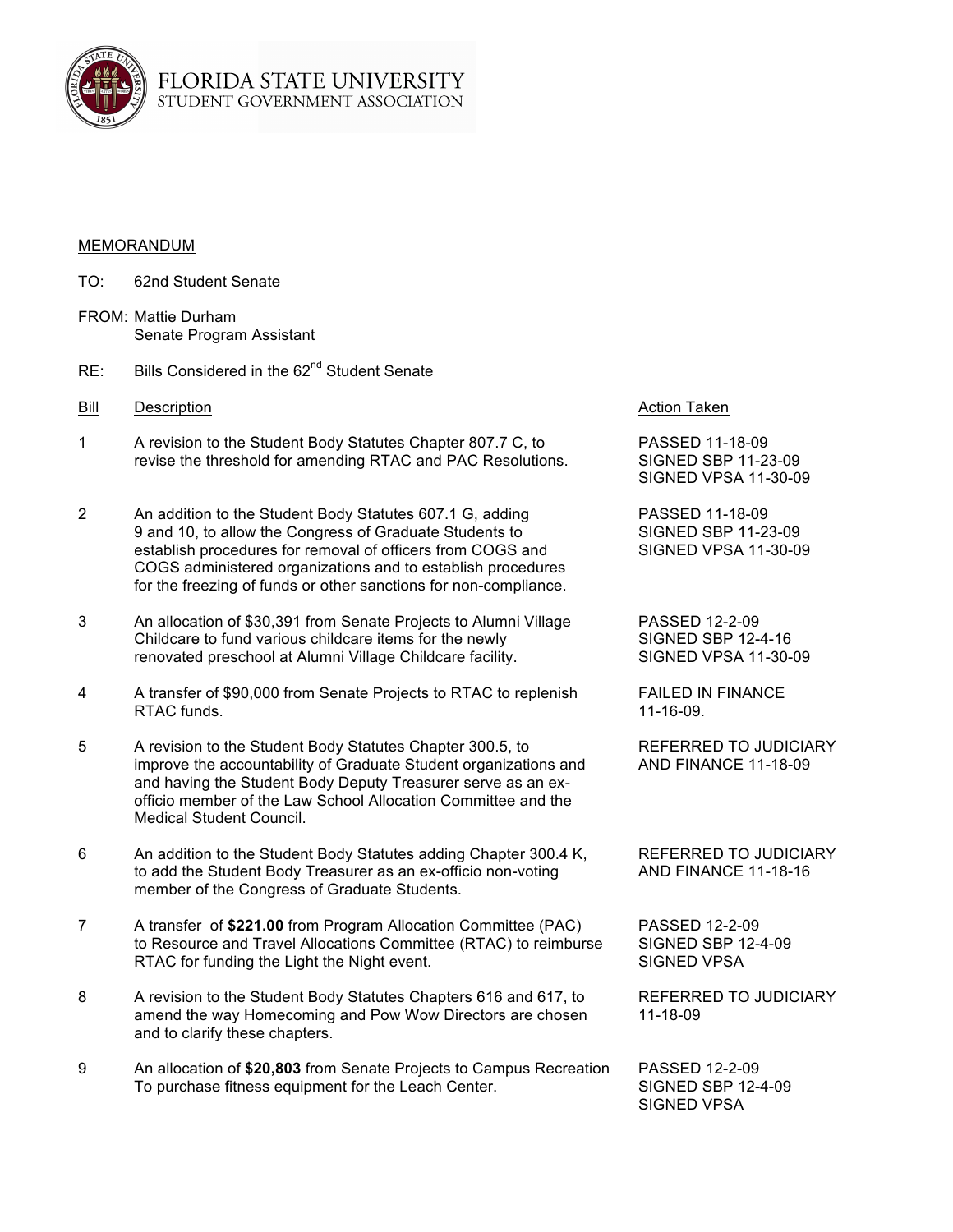- 10 An allocation of **\$750.00** from Senate Projects to PASSED 1-19-10<br>Strozier Library to purchase 4,000 Blue Books for SIGNED SBP 1-21-10 Strozier Library to purchase 4,000 Blue Books for the student body. The student body.
- 11 A revision to the Student Body Statutes Chapter Fail Example 1-27-10. 802.6, to allow printed or manufactured materials YES-15, NO-22 paid for by A&S Fees to be waived by the Senate by ABSTAINED-3 a two-thirds vote.
- 12 An allocation of **\$900.00** from Senate Projects to the PASSED 1-27-10 Black Student Union Contractual Services to provide SIGNED SBP 1-29-01 funds for five (5) speakers for BSU's Black History SIGNED VPSA 2-2-10 Month event, "Rap Sessions: Hip Hop and Gender."
- 13 A revision to the Student Body Statutes Chapters **FAILED** 3-3-10 701.1 M and 704.5 C, to add international students YES-16, NO-17 as a division of FSU and give at least one Senate ABSTAINED-3 seat to students coded as International Students.
- 14 A revision to the Student Body Statutes Chapter **PASSED 2-10-10** 807.4 (B,C,D,E) to remove the Student Body Treasurer SIGNED SBP 2-16-10<br>and Deputy Treasurer from RTAC and PAC Funding SIGNED VPSA 2-17-10 and Deputy Treasurer from RTAC and PAC Funding Boards.
- 15 An allocation of **\$513.00** from Senate Projects to WITHDRAWN 3-24-10 SGA Administrative Expense to pay the five cent increase for the delivery of the New York Times.
- 16 An allocation of **\$8,408.00** from Senate Projects PASSED 2-17-10 to First Respondent Unit to purchase five (5) radios SIGNED SBP 2-19-10 for the First Respondent Unit. The SIGNED VPSA 2-25-10
- 17 An allocation of **\$3,500.00** from Senate Projects to PASSED 2-15-10 the Center for Leadership and Civic Education to pay SIGNED SBP 2-16-10<br>
for the keynote speaker. John Dugan, to speak at the SIGNED VPSA 2-17-10 for the keynote speaker, John Dugan, to speak at the Atlantic Coast Conference (ACC) and the public film festival on February 19-21, 2010.
- 18 A revision of **\$5,000.00** within the Black Student FAILED: YES-23 Union from Contractual Services to Food, to allow NO-9, ABSTAINEDthe BSU to function properly and efficiently for 2. THREE-FOURTHS the remainder of the fiscal year. VOTE NEEDED TO PASS FOR FOOD.
- 19 An allocation of **\$10,000.00** from Senate Projects to PASSED 2-24-10 Resource and Travel Allocation Committee (RTAC) to SIGNED SBP 2-26-10<br>provide funding to RTAC to meet projected needs. SIGNED VPSA 3-2-10 provide funding to RTAC to meet projected needs.
- 20 A transfer of **\$18,850.00** from Senate Projects to PASSED 2-24-10 FSU Alumni Association to pay for inaugural year of SIGNED SBP 2-26-10 the FSU Traditions Book along with the FSU Alumni SIGNED VPSA 3-2-10 Association (6,000 copies).
- 21 A revision of **\$2,088.00** within Student Publications PASSED 3-3-10 from Expense to OPS Wages to pay wages for students SIGNED SBP 3-5-10 to work during the summer semester. The state of the SIGNED VPSA 3-12-10
- 22 A revision to the Student Body Statutes Chapter STILL TABLED IN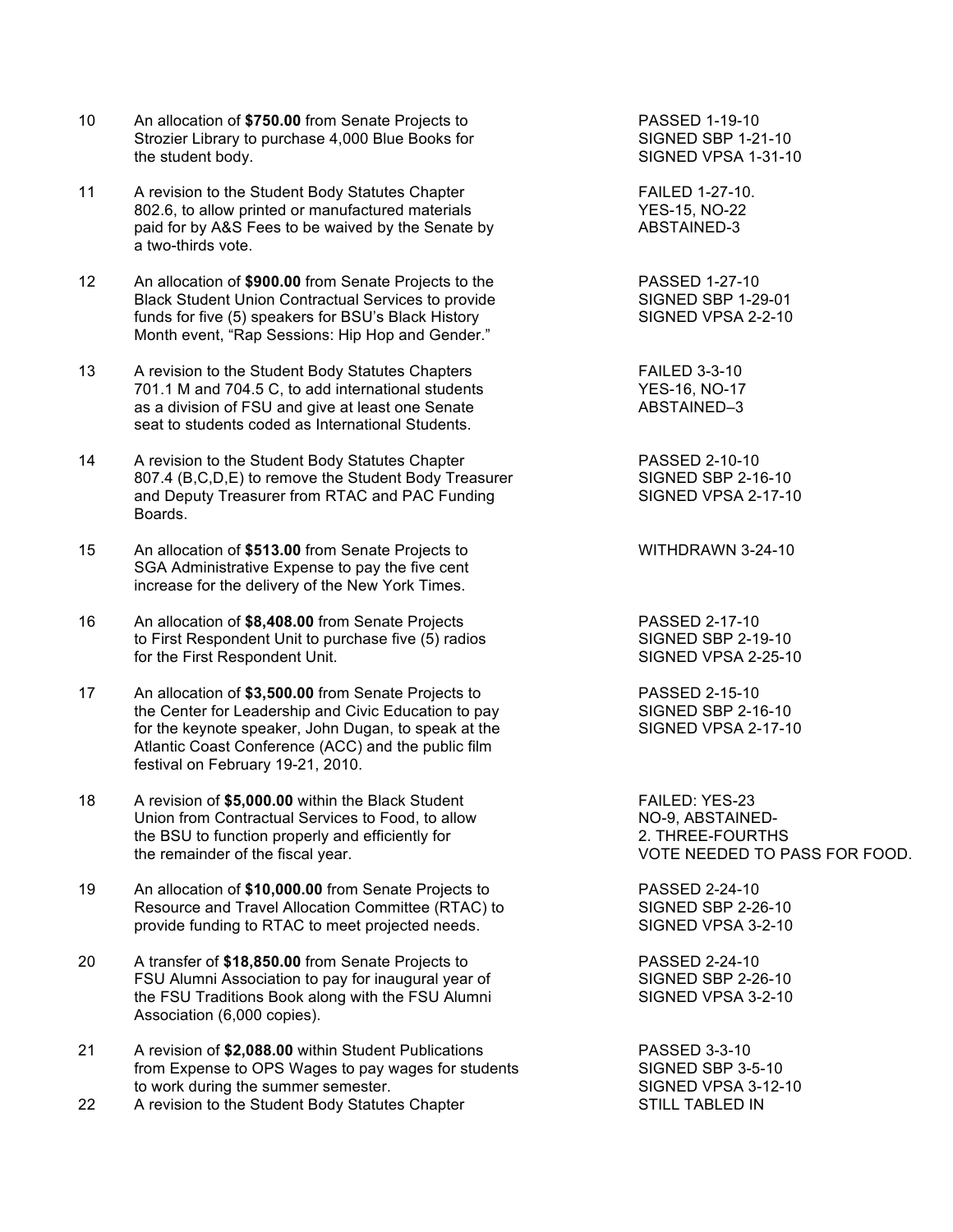802.6 B, to allow the First Respondent Unit to have  $\overline{S}$  JUDICIARY AND<br>their logo instead of the SGA logo on their polos. Their FINANCE COMMITTEES their logo instead of the SGA logo on their polos.

- 23 An allocation of \$1,525.00 from Senate Projects to FAILED IN FINANCE First Year Composition to adequately fund the First 2-25-10 Composition Program for research and revamp ENC 1101/ 1102 to benefit incoming Freshman.
- 24 An allocation of **\$528.00** from Senate Projects to **PASSED 3-3-10**<br>
Senate Expense to purchase 30 bike locks for the **Proton Constant SIGNED SBP** 3-5-10 Senate Expense to purchase 30 bike locks for the SIGNED SBP 3-5-10<br>
Free Bike Rental Program. SIGNED VPSA 3-12-10 Free Bike Rental Program.
- 25 A revision of **\$1,600.00** within the Women's Center PASSED 3-16-10 from Contractual Services to Food, to pay for the SIGNED SBP 3-19-10 Ladies Legacy Banquet and Awards Ceremony for SIGNED VPSA 3-22-10 Women's History Month.
- 26 A revision of **\$3,118.00** within the Student Broadcast PASSED 3-24-10 Center from OPS Wages to Expense to move the monies SIGNED SBP 3-26-10 from OPS Wages since the position no longer exists. SIGNED VPSA 3-29-10
- 27 A transfer of **\$6,448.00** from the Student Resource PASSED 3-24-10 Center to Senate Projects to move monies from the SIGNED SBP 3-26-10 OPS Wages position that no longer exists. SIGNED VPSA 3-29-10
- 28 A revision to the Student Body Statutes Chapter FAILED 3-31-10 807.C, to further strengthen the threshold for amending RTAC and PAC decisions.
- 29 A revision to the Student Body Statutes Chapter FAILED 3-24-10 712.1, to take political party affiliations off the SGA elections ballot.
- 30 A revision to the Student Body Statutes Chapter 620, PASSED 4-7-10 to restructure the Office of Legislative Affairs, SIGNED SBP 4-13-10 making it the Office of Governmental Affairs. SIGNED VPSA 4-15-10
- 31 A revision to the Student Body Statutes Chapters PASSED IN FINANCE 803.7 H and 802.4 D, to clarify off campus events 4-8-10, STILL IN stipulations. JUDICIARY COMMITTEE
- 32 An allocation of **\$1,350.00** from Senate Projects to PASSED 3-31-10 Sports Club Council to pay the outstanding balance SIGNED SBP 4-5-10<br>
for rental space at Shell Point accrued by the FSU SIGNED VPSA 4-8-10 for rental space at Shell Point accrued by the FSU Sailing Club.
- 33 An allocation of **\$3,000.00** from Senate Projects to PASSED 3-31-10 Strozier Library to pay for food and beverages on SIGNED SBP 4-5-10 April 6, from 9-11 p.m., for the Club Strozier Party. SIGNED VPSA 4-8-10
- 34 An allocation of **\$6,100.00** from Senate Projects to PASSED 3-31-10 WVFS Radio Station to purchase a new transmitter for SIGNED SBP 4-5-10 radio station. The station of the station of the station of the station of the station of the station of the station of the station of the station of the station of the station of the station of the station of the station

35 An allocation of **\$27,669.00** from Senate Projects to PASSED 4-14-10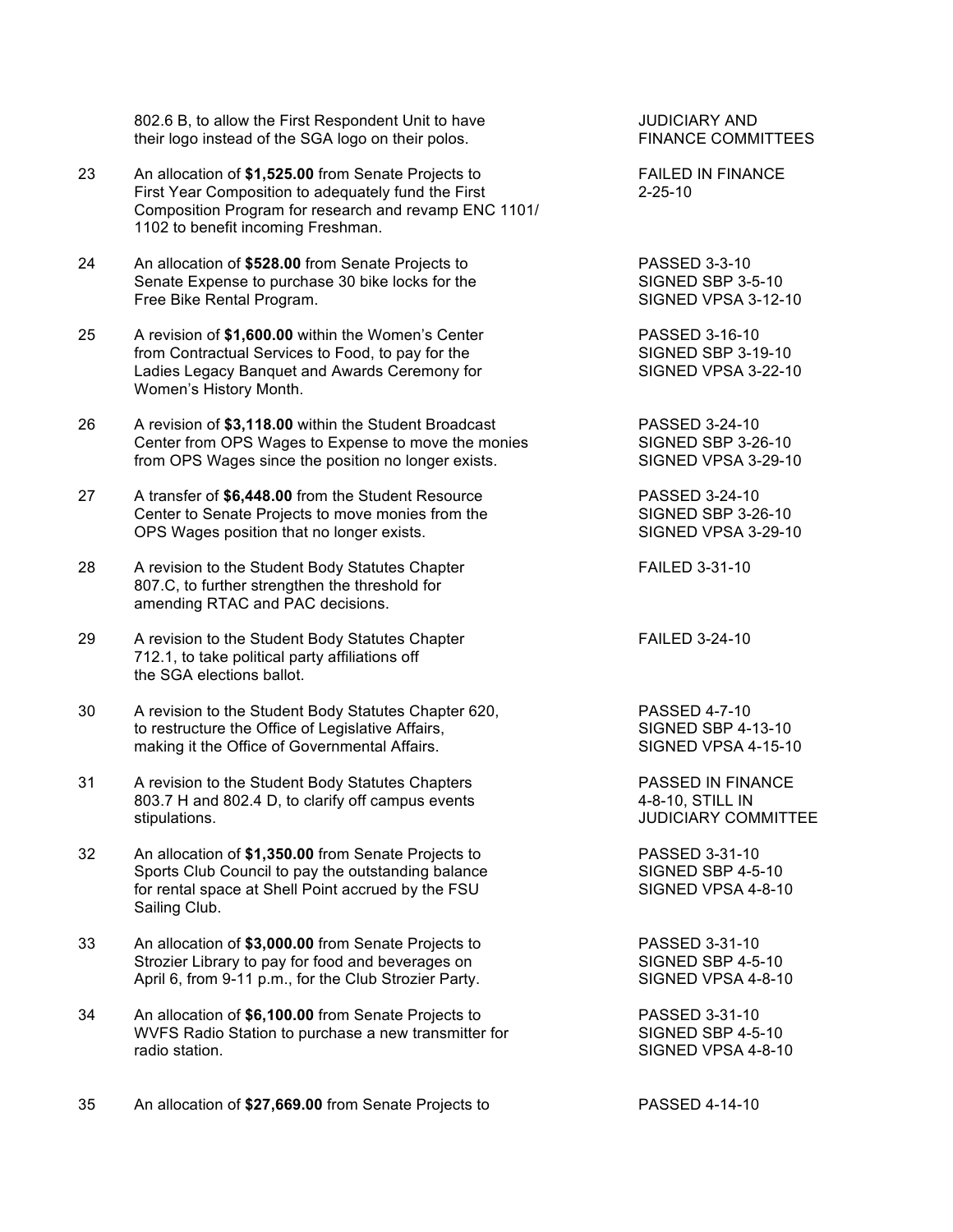the Student Disability Resource Center to help SIGNED SBP 4-20-10<br>
purchase a van for the Student Disability Resource SIGNED VPSA 4-23-10 purchase a van for the Student Disability Resource Center.

- 36 A revision of **\$255.00** within the Hispanic Latino PASSED 4-7-10 Student Union from Expense to Clothing and Awards SIGNED SBP 4-12-10 to purchase awards for their end of the year Annual SIGNED VPSA 4-14-10 Gala.
- 37 An allocation of \$10,000.00 from Senate Projects to WITHDRAWN 4-21-10 Union Expense, to update the Bridge Lounge, Senate Chamber and SGA Offices.
- 38 An allocation of **\$545.00** from Senate Projects to PASSED 4-7-10<br>Senate Expense (\$200) to pay for the rental of SIGNED SBP 4-12-10 Senate Expense (\$200) to pay for the rental of 5 tents and pay for food (\$345) for the 'Noles for SIGNED VPSA 4-14-10 Haiti event to be held on April 14-15, 2010.
- 39 A revision to the Student Body Statutes Chapters PASSED 4-7-10 806.3 (A,B,E), 806.4B, 806.5 A, 807.1 B and adding SIGNED SBP 4-14-10 Chapter 808.2 to clarify the terminology used SIGNED VPSA 4-15-10 throughout the statutes concerning Recognized Student Organizations.
- 40 A revision to the Student Body Statutes Chapter **PASSED** 4-7-10 806.3 B, to clarify that RSOs are required to become SIGNED SBP 4-12-10 re-recognized each academic year. SIGNED VPSA 4-14-10
- 41 A revision to the Student Body Statutes Chapter The Chapter RASSED 4-7-10 806.5 C, to require RSOs to be recognized by the SIGNED SBP 4-13-10 Student Activity Center before applying for SGA SIGNED VPSA 4-15-10 funding or before going to RTAC and Pac for funding.
- 42 A revision of **\$718.00** within the Asian American PASSED 4-7-10 Student Union from Expense to Contractual Services SIGNED SBP 4-12-10 to hire entertainment for their closing ceremonies SIGNED VPSA 4-14-10 for Asian Awareness Month.
- 43 A revision of **\$475.00** within the Asian American PASSED 4-7-10. Student Union from Expense to Food, to purchase food SIGNED SBP 4-12-10 for their closing ceremonies for Asian Awareness SIGNED VPSA 4-14-10 Month.
- 44 A transfer of \$1,525.00 from Senate Projects to WITHDRAWN IN Sports Club Council Allocations Committee to provide FINANCE 4-8-10 funds for the FSU Table Tennis Club.
- 45 A transfer of **\$4,489.99** from Senate Projects to FAILED IN Sports Club Council Allocations Committee to provide FINANCE 4-8-10. funds for the purchase of essential training equipment for the FSU Men's Rugby Club.
- 46 A transfer of **\$1,589.99** from Senate Projects to FAILED IN Sports Club Council Allocations Committee to provide FINANCE 4-8-10 funds to purchase a set of portable water polo shot clocks for the FSU Men and Women Water Polo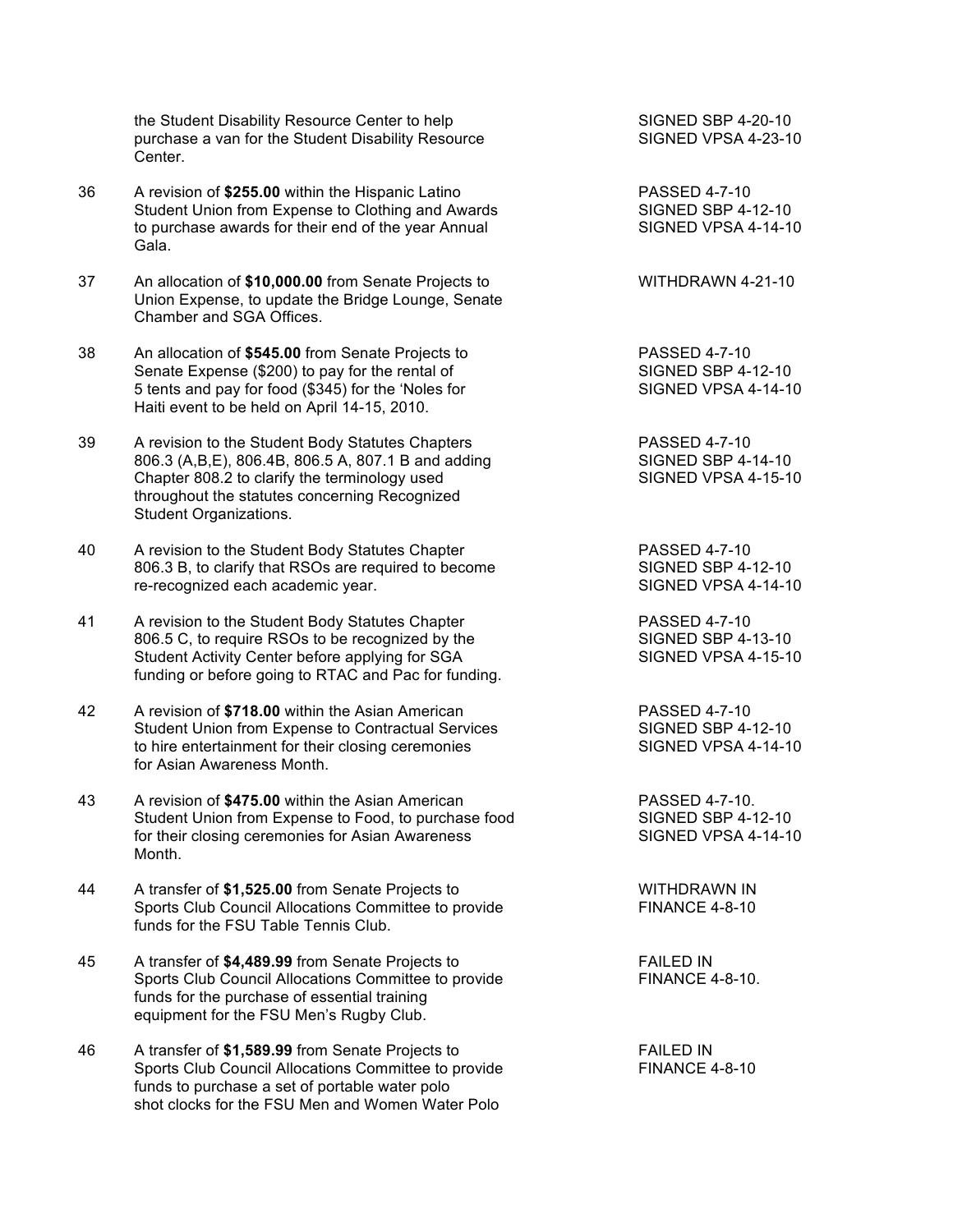Clubs.

- 47 A transfer of **\$6,278.00** from American Indian Student PASSED 4-14-10 Union to Senate Projects to removed funds from a SIGNED SBP 4-20-10 non-operating agency and place the funds in Senate SIGNED VPSA 4-23-10 Projects.
- 48 A transfer of **\$5,000.00** from Senate Projects to PASSED 4-14-10 to Resource Travel Allocation Committee (RTAC) to SIGNED SBP 4-20-10<br>give RTAC the ability to fund based solely on merit SIGNED VPSA 4-23-10 give RTAC the ability to fund based solely on merit during their final week of the fiscal year.
- 49 A revision of **\$12,000.00** within WVFS Radio Station PASSED 4-14-10 from Expense to OCO to ensure that WVFS has enough SIGNED SBP 4-20-10 in their OCO account to cover the cost of purchasing SIGNED VPSA 4-23-10 and installing the new transmitter.
- 50 A revision of **\$2,600.00** within WVFS Radio Station PASSED 4-14-10 from Contractual Services to OCO, to cover the cost SIGNED SBP 4-20-10 of purchasing and installing the new transmitter. SIGNED VPSA 4-23-10
- 51 A revision of **\$965.00** within WVFS Radio Station PASSED 4-13-10 from OPS Wages to Contractual Services to replenish SIGNED SBP 4-20-10 the Contractual Services account. The Contractual Services account. SIGNED VPSA 4-23-10
- 52 A transfer of **\$11,890.00** from Senate Projects to PASSED 4-14-10 Panhellenic Council Contractual Services (\$3,150) SIGNED SBP 4-20-10 and Expense (\$8,740) to pay for the designing and SIGNED VPSA 4-23-10 printing of the *Tomahawk* magazine.
- 53 A revision of **\$800.00** within the Institute for PASSED 4-14-10 Conservative Studies from OPS Wages to Contractual SIGNED SBP 4-20-10 Services to pay contractual fees to secure Bryan SIGNED VPSA 4-22-10 Hellwig to speak at FSU on April 22, 2010.
- 54 A revision of **\$300.00** within the Institute for PASSED 4-14-10 Conservative Studies from OPS Wages to Food, to pay SIGNED SBP 4-20-10 for food when Bryan Hellwig speaks at FSU on SIGNED VPSA 4-22-10 April 22, 2010.

55 Student Body Statutes Chapter AMENDED IN 700, the Elections Code, to reform and revise the **JUDICIARY AND** Elections Code. POSTPONED.

- 56 An allocation of **\$5,000.00** from Senate Projects to PASSED 4-14-10 Senate Expense, to pay for coffee from the Strozier SIGNED SBP 4-20-10 Library Starbucks to give free to FSU students SIGNED VPSA 4-23-10 starting Sunday, April 25, from 10 p.m. to 3 a.m., and continuing every night until the money runs out.
- 57 An allocation of **\$12,196.00** from Senate Projects to PASSED 4-21-10 FSU Flying High Circus to purchase additional safety SIGNED SBP 4-23-10 mats and safety lines for the circus. The state of the signal state of the signal signals and safety lines for the circus.

58 A transfer of **\$20,805.15** from the Programming PASSED 4-21-10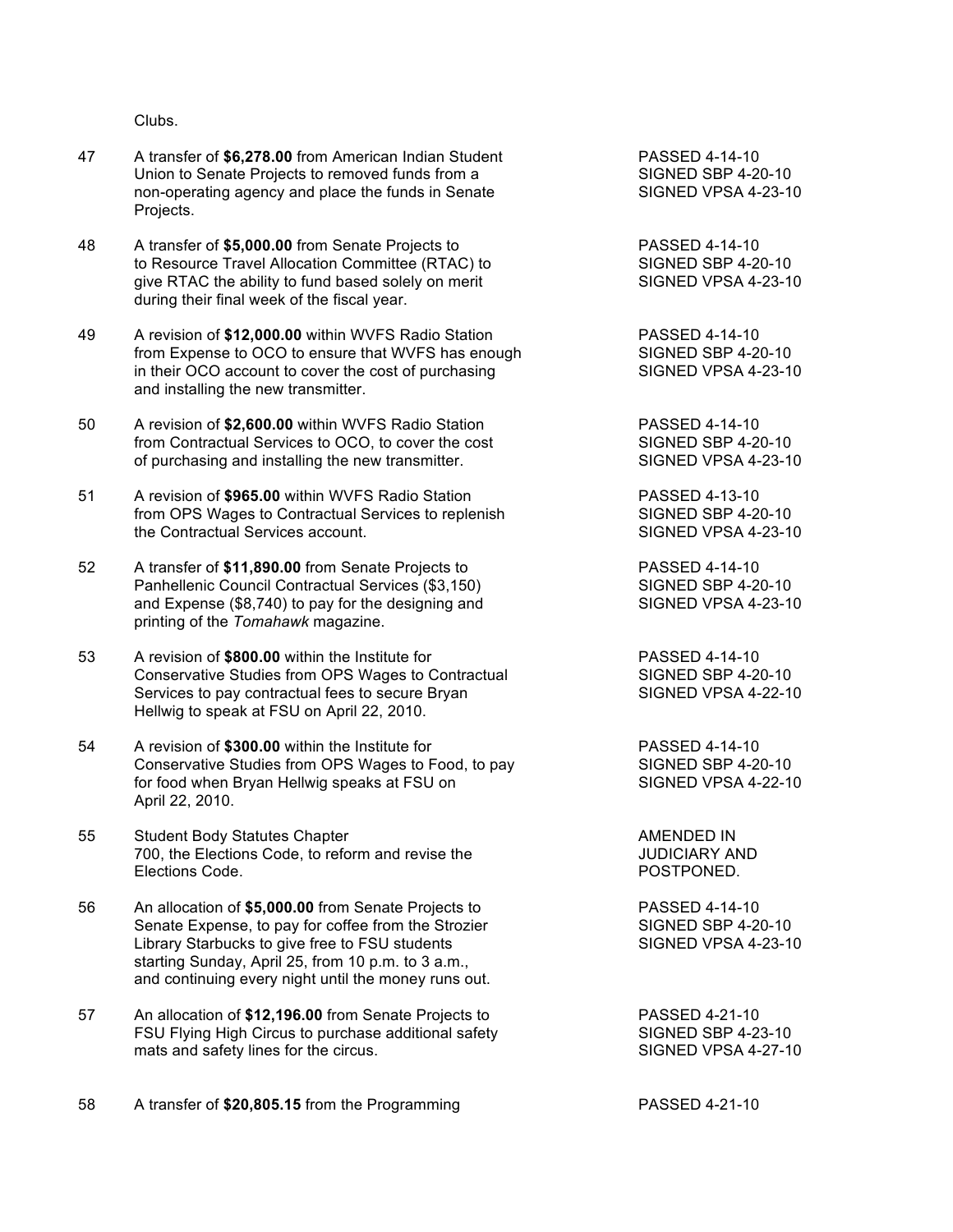Allocations Committee (PAC) to Senate Projects to SIGNED SBP 4-24-10<br>
remove all remaining PAC funds so that they can be SIGNED VPSA 4-27-10 remove all remaining PAC funds so that they can be used by Senate to fund RSO requests during the summer, per SGA statutes.

- 59 A transfer of **\$12,375.18** from the Resource Travel PASSED 4-21-10 Allocations Committee (RTAC) to Senate Projects to SIGNED SBP 4-24-10 remove all remaining RTAC funds so that they can be SIGNED VPSA 4-27-10 used by Senate to fund RSO requests during the summer, per SGA statutes.
- 60 A revision to the Student Body Statutes Chapters<br>1004 and 1007, creating a new Chapter 906 and 907, SIGNED SBP 5-10-10 1004 and 1007, creating a new Chapter 906 and 907, to make SGA Executive Agencies Center for SIGNED VPSA 5-11-10 Participant Education and Inter Residence Hall Council into SGA Executive Bureaus.
- 61 A transfer of **\$5,000.00** from Senate Projects to REFERRED TO FINANCE Kellum Hall to help cover some of the additional  $4-21-10$ costs of the annual Boys State Conference at FSU put on by the American Legion.
- 62 A revision to the Student Body Statutes Chapter 205 REFERRED TO to reform the Ethics Code to enhance the enforce-<br>
JUDICIARY 4-21-10 ment power of the Student Supreme Court and to clarify the limits of conflict of interest.
- 63 An allocation of **\$5,000.00** from Senate Projects to REFERRED TO FINANCE to Campus Recreation to purchase new equipment that 4-21-10 is broken.
- 64 An addition to the Student Body Statutes Chapter 412.3, FAILED 5-26-10. to ensure that COGS receive the constitutionally mandated YES-11, NO-15 minimum funding of thirty percent of Graduate A&S Fees by ABSTAINED-4. allowing COGS to establish their own sweepings process.
- 65 An allocation of **\$436.00** from Senate Projects to Chinese PASSED 5-19-10. Students and Scholars Expense to send a member to the 2010 SIGNED SBP 5-24-10. US Foreign Policy Colloquium in Washington, D.C. from SIGNED VPSA 6-1-10 June 2-5, 2010.
- 66 An allocation of **\$1,001.00** from Senate Projects to Kollage PASSED 5-19-10. Dance Troupe Expense (\$500.17) and Clothing and Awards SIGNED SBP 5-24-10.<br>(\$500.83), to pay for the group to attend a dance SIGNED VPSA 6-1-10.  $($500.83)$ , to pay for the group to attend a dance competition in St. Petersburg, Florida, on June 19, 2010.
- 67 An allocation of **\$16,272.00** from Senate Projects to PASSED 5-26-10. Student Activities Center to purchase 16 computers for SIGNED SBP 6-2-10. The Student Activities Center, replacing computers and SIGNED VPSA 6-9-10. putting new computers into the new offices.
- 68 An allocation of **\$4,000.00** from Senate Projects to Dance PASSED 5-26-10. Marathon Travel/Expense to pay for airfare for 15 students SIGNED SBP 5-28-10. to go to the Dance Marathon Leadership Conference in SIGNED VPSA 6-1-10. Washington, D.C., on July 23-25, 2010.
- 69 A revision of **\$350.00** within the Hispanic Latino Student PASSED 5-26-10.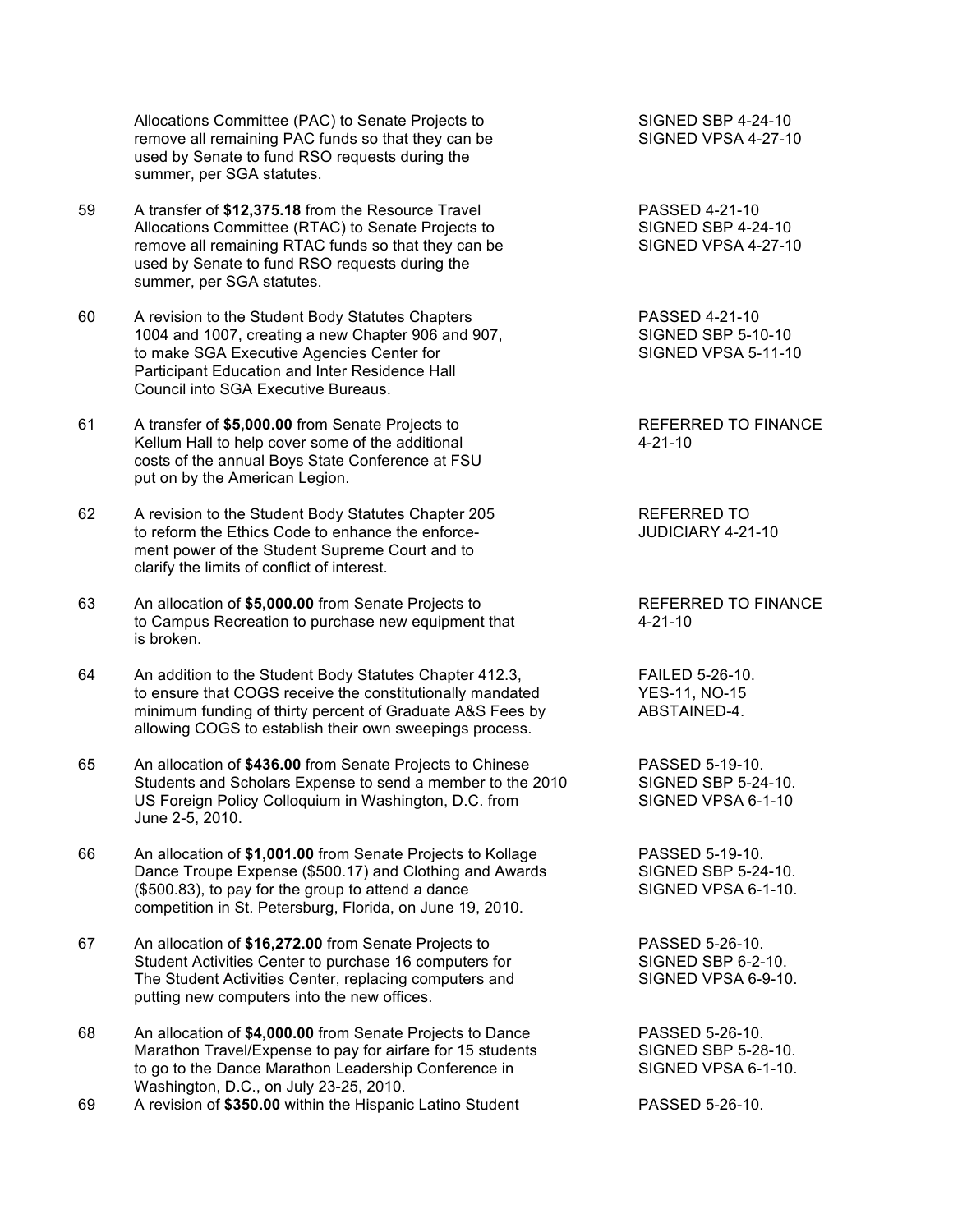Union from Contractual Services to Expense, to allow HLSU SIGNED SBP 5-28-10.<br>
to purchase a television set and DVD player.<br>
SIGNED VPSA 6-1-10. to purchase a television set and DVD player.

- 70 A revision to the Student Body Statutes Chapter 605.6 C PASSED 5-26-10.  $(1)(c)$ , and D  $(2,3)$ , to remove policy from the statutes SIGNED SBP 5-28-10. concerning Union Board about Student Allocations Committee SIGNED VPSA 6-1-10. since this committee no longer exists.
- 71 A revision of **\$882.48** within Student Publications from **WITHDRAWN BY**<br>Maintenance and Repairs to Expense, to purchase printing SPONSOR 5-26-10. Maintenance and Repairs to Expense, to purchase printing supplies such as ink and paper.
- 72 An allocation of **\$93.00** from Senate Projects to Thank A PASSED 5-26-10. Soldier Organization to purchase postage stamps and SIGNED SBP 5-28-10. Envelopes for the organization to mail out letters to U.S. SIGNED VPSA 6-1-10. Soldiers.
- 73 An allocation of **\$650.00** from Senate Projects to Azucar PASSED 6-9-10. Dance Company to pay for travel to attend the Salsa SIGNED SBP 6-12-10. Conference in Orlando, Florida on July 1-4, 2010. SIGNED VPSA 6-16-10
- 74 An allocation of **\$550.00** from Senate Projects to National PASSED 6-9-10. Pan Hellenic Council Expense to purchase t-shirts for the SIGNED SBP 6-14-10. purpose of recruitment during orientation. SIGNED VPSA 6-16-10
- 75 An allocation of **\$3,500.00** from Senate Projects to Senate PASSED 6-9-10. Expense to purchase four (4) TV monitors for the Senate SIGNED SBP 6-16-10. Chamber, to enable the Senate to view information, see SIGNED VPSA 6-18-10 legislation and show voting results.
- 76 An allocation of **\$2,355.00** from Senate Projects to Senate PASSED 6-9-10. Expense to purchase ninety (90) wireless audience response SIGNED SBP 6-16-10. systems to implement electronic voting into Senate. SIGNED VPSA 6-18-10
- 77 A revision to the Student Body Statutes Chapter 401.7, to POSTPONED IN ensure that proposed legislation is placed online. The summary summary summary summary summary summary summary summary summary summary summary summary summary summary summary summary summary summary summary summary summary
- 78 An allocation of **\$626.00** from Bill 2010 Senate Projects PASSED 6-9-10. to Honors Delegates, to co-sponsor an event on July 17, SIGNED SBP 6-12-10. 2010, at the Seminole Reservation, with Advising First, SIGNED VPSA 6-16-10 to help students better understand the Exploratory Major and learn more about the Florida State University.
- 79 A revision of **\$820.00** within the Black Student Union from PASSED 6-9-10. Contractual Services to Clothing and Awards (\$650) and SIGNED SBP 6-12-10. Food (\$170), to purchase non-perishable items for SIGNED VPSA 6-16-10 incoming students in the C.A.R.E. Program and buy t-shirts.
- 80 A revision to the Student Body Statutes Chapter 809.8, to PASSED 6-16-10. Change the A&S Fee Reserve Account minimum. The SIGNED SBP 6-21-10.
- 81 An allocation of **\$573.00** from Senate Projects to Best PASSED 7-7-10. Buddies to pay for registration and travel for the SIGNED SBP 7-9-10. President of the organization to attend the Best Buddies SIGNED VPSA 7-26-10 Leadership Conference 2010, in Wilmington, Indiana on

SIGNED VPSA 6-24-10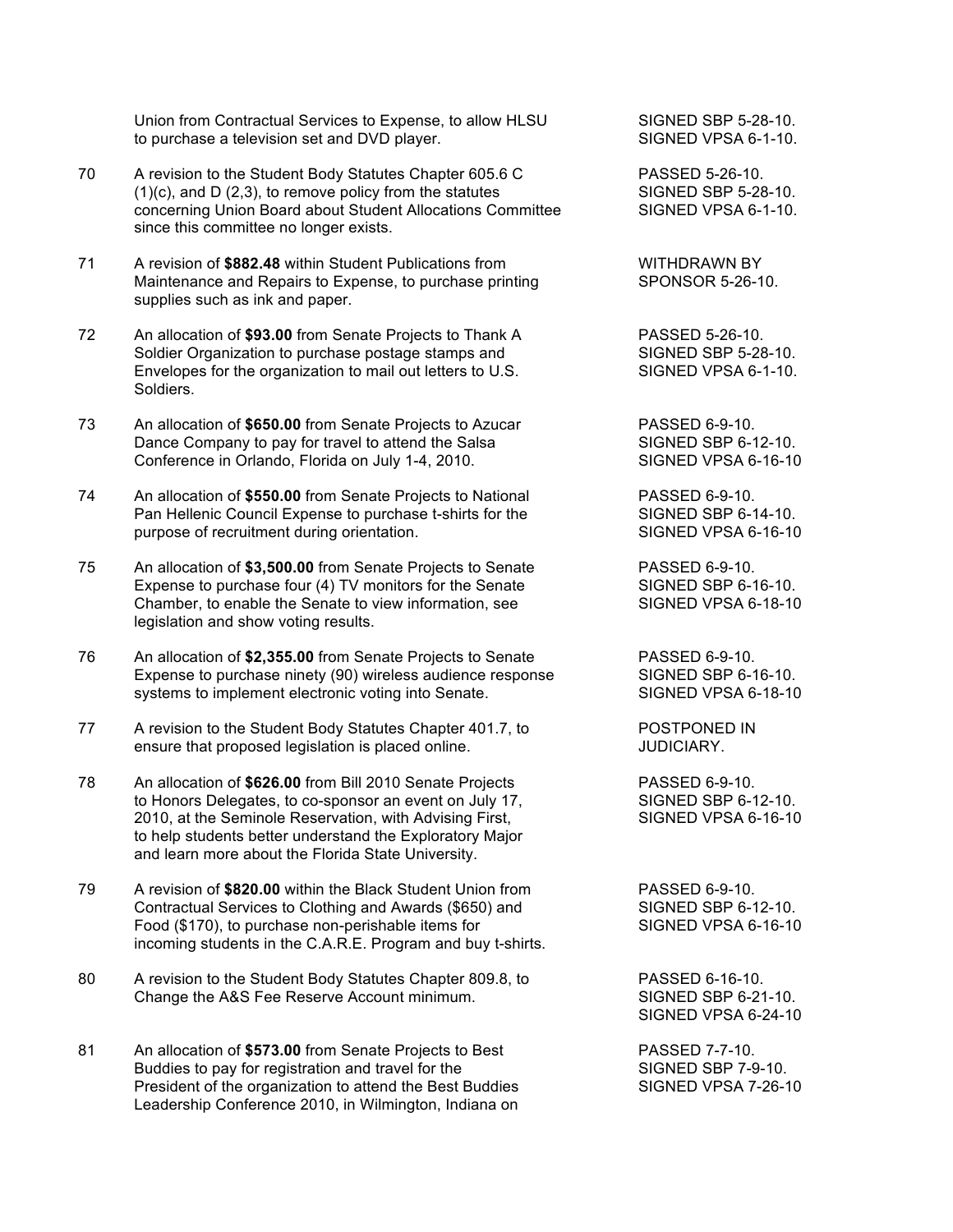July 23-26, 2010.

- 82 An addition to the Student Body Statutes adding Chapter **PASSED 7-21-10.** 621, to form the College Leadership Councils. SIGNED SBP 7-29-10.
- 83 A deletion and addition to the Student Body Statutes **PASSED 7-14-10.** Chapter 902, deleting the current Chapter 902 FSU Service SIGNED SBP 7-19-10 Corp and replacing it with the Office of Servant SIGNED VPSA 7-19-10 Leadership (OSL).
- 84 A transfer of **\$1,252,000.00** from A&S Fees to Campus PASSED 7-14-10.<br>Recreation, Oglesby Union and the Student Government SIGNED SBP 7-22-10. Recreation, Oglesby Union and the Student Government Association to supplement budget Bill 2010. Notice that SIGNED VPSA 7-26-10
- 85 An addition to the Student Body Statutes Chapter 902, PASSED 7-28-10 adding 902.3 E and 902.7 B (10), to add the reCycle Bike SIGNED SBP 8-2-10. Rental Program in the statutes for the Office of Servant SIGNED VPSA 8-12-10 Leadership.
- 86 A deletion to the Student Body Statutes deleting Chapter PASSED 7-28-10. 302, the Underclassmen Council, from the Student Body SIGNED SBP 8-2-10. Statutes. Statutes Statutes Statutes and Statutes Statutes Statutes Statutes Statutes Statutes Statutes and Statutes Statutes Statutes Statutes Statutes Statutes Statutes Statutes Statutes Statutes Statutes Statutes Statut
- 87 An allocation of **\$630.00** from Senate Projects to the REFERRED TO FINANCE National Association of Black Accountants, to pay **1998** 10. registration fees and hotel room charges for group travel to the 31<sup>st</sup> Annual Southern Region Student Conference on September 30 through October 2, 2010.
- 88 An allocation of \$1,800.00 from Senate Projects to REFERRED TO FINANCE Interfraternity Council Expense to pay for student 7-28-10. transportation during fall recruitment on August 30 to September 3, 2010.
- 89 A revision of **\$8,732.05** within Student Publications **PASSED** 9-8-10 from Expense to OCO to purchase a Xerox printer. SIGNED SBP 9-12-10
- 90 A transfer of **\$1,203.00** from RTAC to Senate Projects PASSED 9-15-10 to replenish funds used from Senate Projects on SIGNED SBP 9-17-10 behalf of RTAC. RTAC does not meet during the summer. SIGNED VPSA 9-22-10
- 91 A revision to the Student Body Statutes Chapter 413.8 PASSED 10-6-10 (C), to have the statutes comply with what is SIGNED SBP 10-12-10 actually in practice for the Senate Hall of Fame. SIGNED VPSA 10-14-10
- 92 A deletion to the Student Body Statutes deleting The State States PASSED 9-15-10 Chapters 1001, 1006, 1008 and 1011. This bill deletes SIGNED SBP 9-17-10 The American Indian Student Union, The Institute for SIGNED VPSA 9-22-10 Conservative Studies, The Jewish Student Union and The Institute for Liberal Studies from the Student Body Statutes.
- 93 A revision to the Student Body Statutes Chapters PASSED 9-22-10 803.3 b, 807.2 (1,2), 807.3 (3), to have statutes SIGNED SBP 9-28-10

SIGNED VPSA 8-12-10

SIGNED VPSA 9-14-10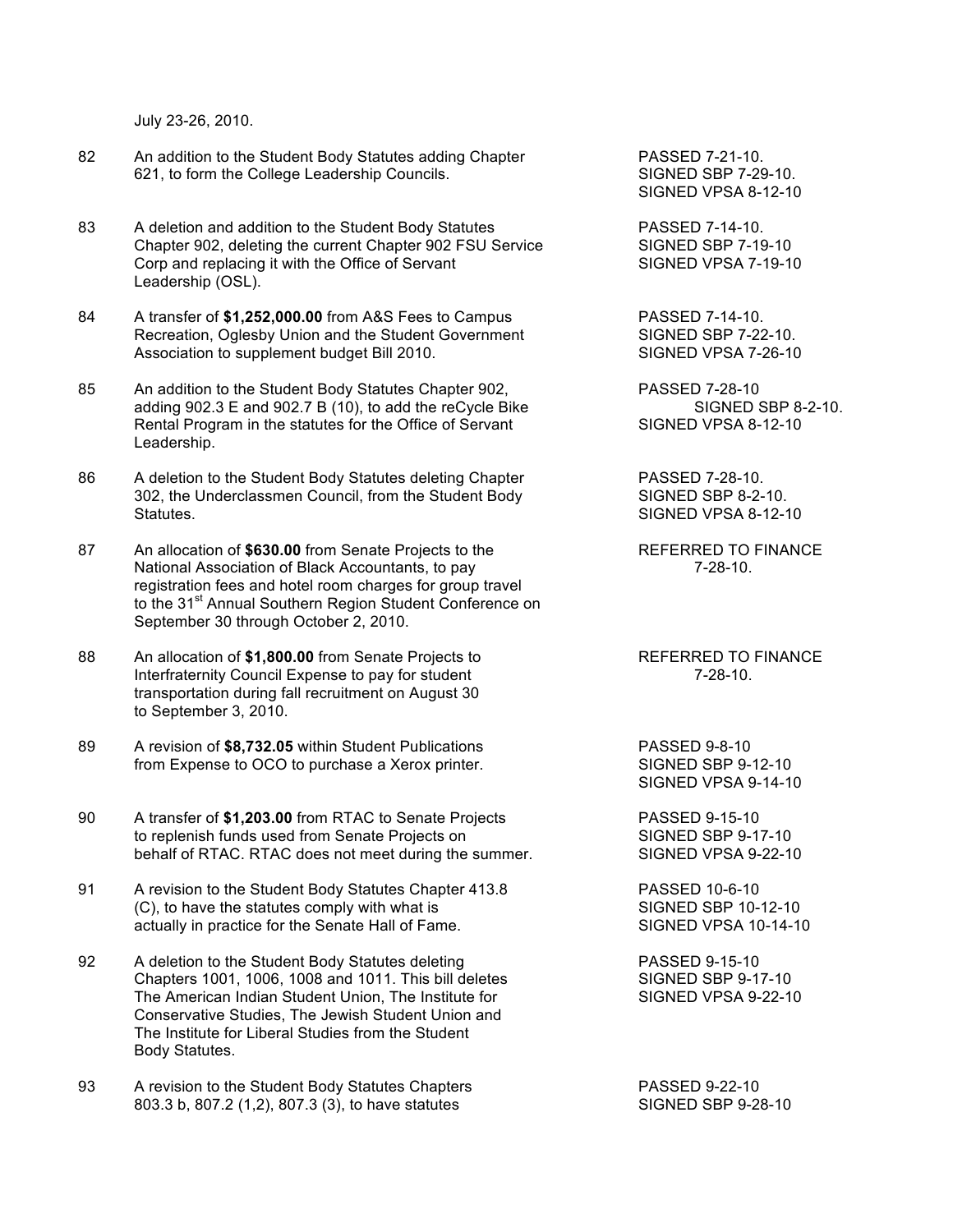comply with Funding Board Guidelines dealing with SIGNED VPSA 9-29-10 appropriate use of funds.

- 94 A revision to the Student Body Statutes Chapters **PASSED** 9-22-10 300.5, 803.3 B, 806.1 (3), 807.2 (1,2), 807.4 C (4) SIGNED SBP 9-28-10 to change the name of RTAC to Resource for Travel SIGNED VPSA 9-29-10 Allocations Committee.
- 95 A revision to the Student Body Statutes Chapters **PASSED 9-22-10**<br>300.4 J and 300.5, to remove the Student Body **Particle State State State State State State** State State State Sta 300.4 J and 300.5, to remove the Student Body SIGNED SBP 9-28-10<br>Treasurer and Deputy Treasurer as chairpersons of SIGNED VPSA 9-29-10 Treasurer and Deputy Treasurer as chairpersons of RTAC and PAC.
- 96 A transfer of **\$20,000.00** from Senate Projects to PASSED 9-22-10 Homecoming/Warchant to hire an opening act for SIGNED SBP 9-28-10 Warchant. SIGNED VPSA 9-29-10
- 97 A revision to the Student Body Statutes Chapter 309 PASSED 9-29-10 to increase spending for Executive Projects. SIGNED SBP 10-7-10
- 98 An addition to the Student Body Statutes adding PASSED 10-6-10 Chapter 802.11, to have student organizations turn SIGNED SBP 10-18-10 in receipts on time. SIGNED VPSA 10-25-10
- 99 An addition to the Student Body Statutes adding to PASSED 10-6-10 Chapter 704.4, A, B, and C, to inform the Student SIGNED SBP 10-12-10 Body President and the Speaker of the Congress of SIGNED VPSA 10-14-10 Graduate Students (COGS) within 24 hours of the resolution from Senate to set fall elections.
- 100 A revision of **\$450.00** within the Office of Servant PASSED 10-6-10 Leadership from Expense to Clothing and Awards to SIGNED SBP 10-12-10 purchase t-shirts for the walk-a-thon on October 23, SIGNED VPSA 10-14-10 2010.
- 101 A revision to the Student Body Statutes Chapter **PASSED** 10-6-10  $620.2 B (2,3)$ , to add six  $(6)$  more members to the SIGNED SBP 10-12-10 Office of Governmental Affairs (OGA) Board of SIGNED VPSA 10-14-10 Directors.
- 102 A revision to the Student Body Statutes Chapter **PASSED 10-13-10** 207.4 A and B, to ensure that new Senators success-<br>
fully complete New Senator Orientation.<br>
SIGNED VPSA 10-25-10 fully complete New Senator Orientation.
- 103 A revision to the Student Body Statutes Chapter **PASSED 10-13-10**<br>615.2 D, to change the Chairman of the Homecoming SIGNED SBP 10-22-10 615.2 D, to change the Chairman of the Homecoming Planning Commission from the Student Body President SIGNED VPSA 10-25-10 to the Student Senate President Pro Tempore.
- 104 A revision to the Student Body Statutes Chapter **PASSED 10-13-10** 621.2 E (3), to facilitate the Student Leadership SIGNED SBP 10-22-10 Council ability to decide if they want to start SIGNED VPSA 10-25-10 their term in the Spring or in the Fall.

105 A revision to the Student Body Statutes Chapter 612 PASSED 10-13-10

SIGNED VPSA 10-11-10